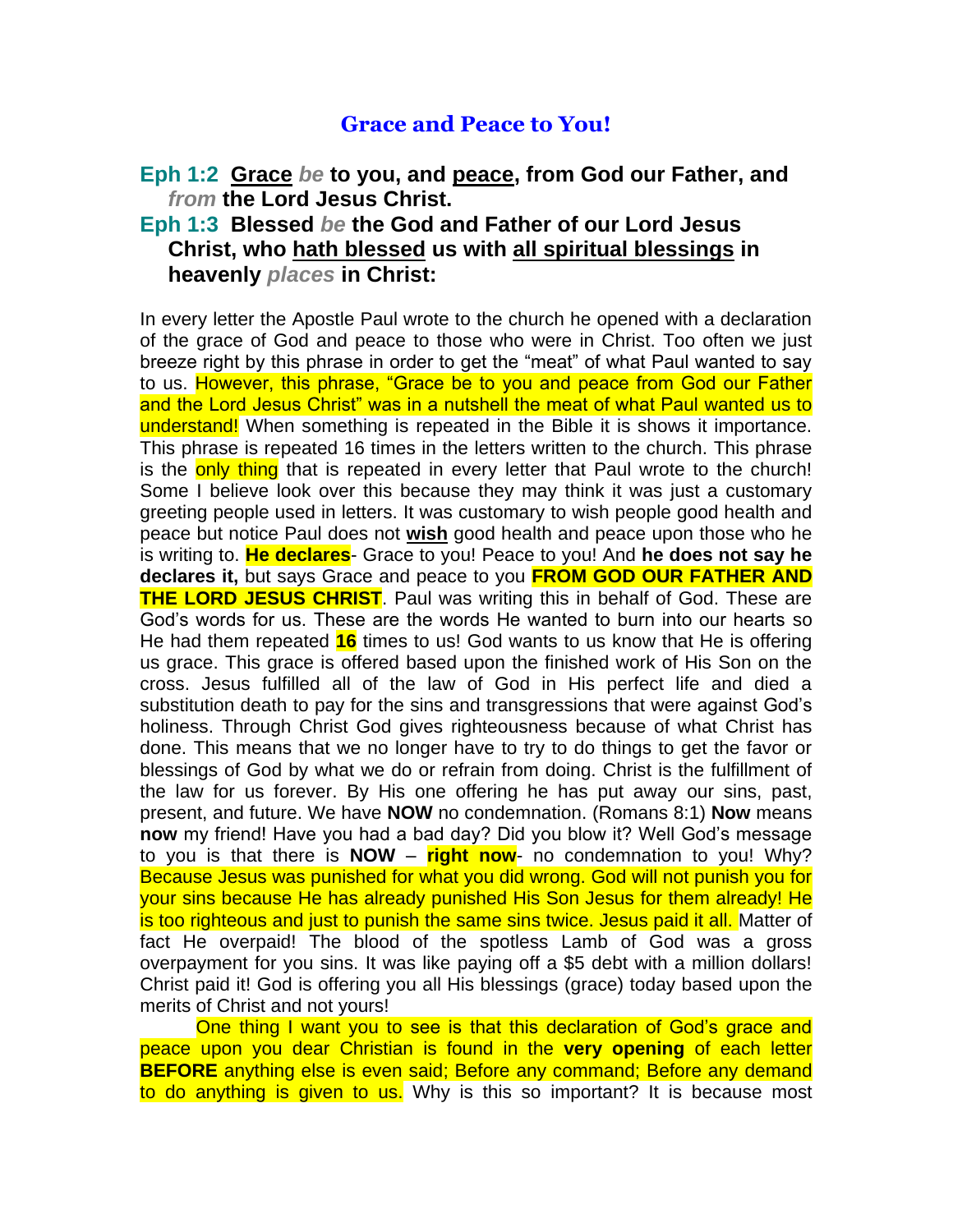Christians feel they must live up to a certain holy standard before God will bless them. They feel that if I blow it then God can't bless me but if I do good enough then God is free to bless me. God's blessings then are dependent upon how good I am. Do you see that this is reverting back to the principle of law? That was how things worked under the law! The law said if you perform good enough you got blessed if you did not live up to your side of things then God will not bless you. Christian, if this is God's plan for you today then why did Jesus come to die? His sacrifice is made meaningless if you could deserve God's blessings. No, my friend, God wants to talk to you and the first thing He wants to say and to tell you over and over is- **GRACE TO YOU AND PEACE FROM ME AND MY SON**. This is the declaration of God!

 Well Rick, are you saying that God is not interested in me living a holy life and doing good things that honor Him? God forbid! What I am saying is that God blesses you based upon the merits of Christ and not your works. In Ephesians 1:3 it goes on to say that He has **ALREADY** blessed you with every spiritual blessing in heavenly places in Christ. Again He declares this before any request for you to do anything for Him or for others. Did He do this because you deserved it? No! He did it because of Christ! Because you are in union with Christ you share what belongs to Him freely! God loves to shower His blessings upon His Son and Jesus delights in sharing it all with you freely based upon what He did for you on the cross. **Do you know that it is only when we receive this glorious grace of God and peace that we are equipped to live out all the commands God gives us later in each letter. It is actually the grace of God and the blessings of God freely given to us because of Christ's work on the cross that empowers us to live a God honoring life!**

Well brother Rick, it is great that each letter begins with grace but what if I fail to live up to the teachings that come after the grace part. What if I blow it? What if I sin and do not live up to everything a Christian ought to be living out. Does that mean I God is mad at me and will not bless me anymore? Well, my friend, just go to the end of each letter of the New Testament and read the end of them. Read these wonderful words- **grace to you**! Not only does each letter start out with grace to you, but they all end that way to! So, if you fail and sin, God still is there to bless you because Christ blood is still there before the throne of God that shouts to Him- **FORGIVEN! RIGHTEOUS! REDEEEMED! HOLY!** Be done with condemnation in your life. There is **NOW** therefore **NO MORE** condemnation to those in Christ Jesus! There is just grace to you and peace from God your Father and your Lord Jesus Christ that empowers you to live a God honoring life full of victory and peace. Grace to you. Amen.

- 1. Why does God bless us as Christians?
- 2. Have you been approaching God and the Christian life by the principle of His grace or by the principle of law and how good you try to be?
- 3. How does an understanding of what Jesus did to pay for our sins help us not live under condemnation and guilt?
- 4. **Faith Exercise**: What do you need from the Father right now? Instead of looking at yourself and how worthy you are, look in your heart at Christ